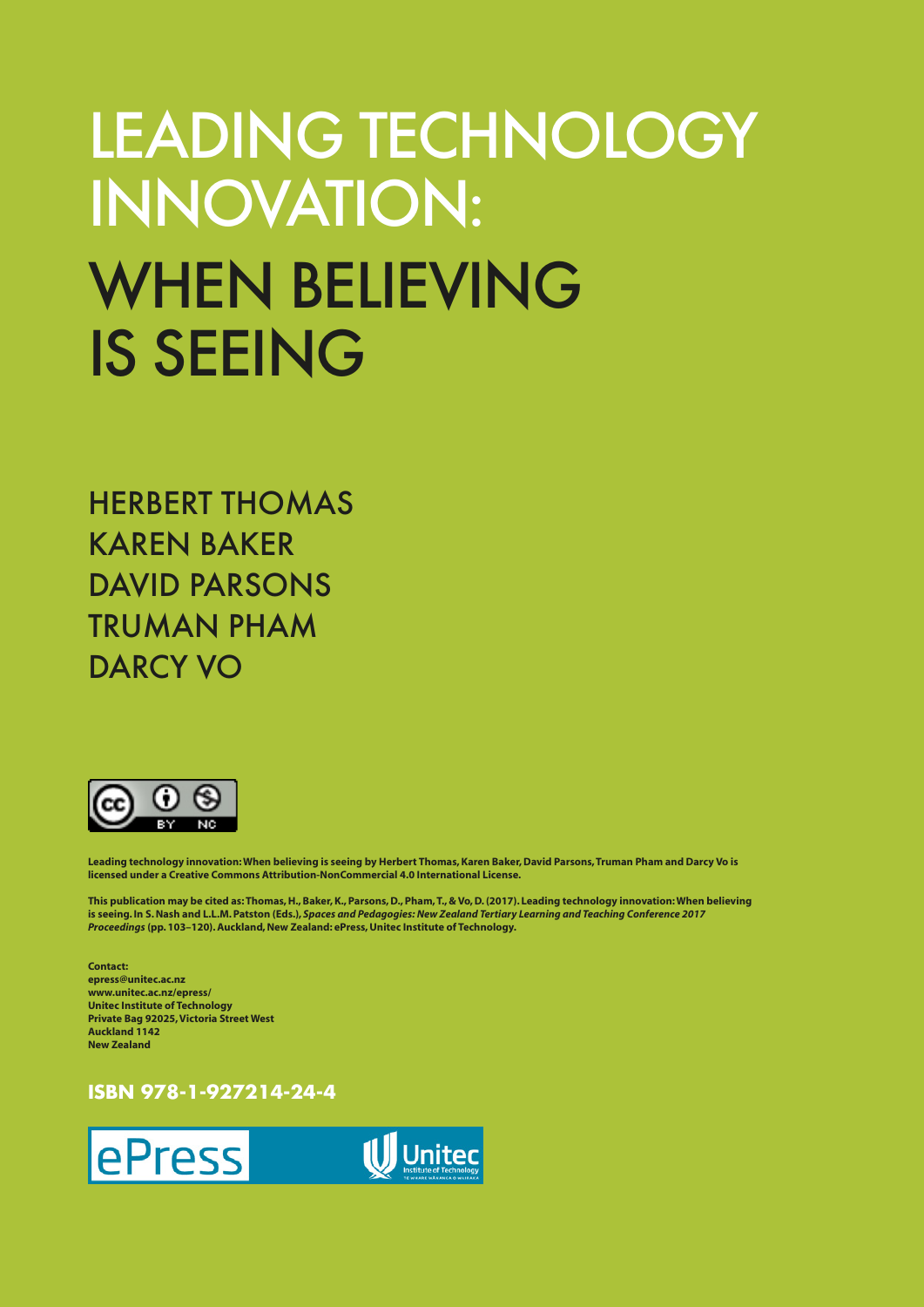## **ABSTRACT**

The literature on the professional development of primary and secondary teachers suggests that isolated initiatives are not effective in bringing about changes in teachers' practices and beliefs. Research argues that changes in belief result from changes to practice that are perceived to improve student learning.

This study examines the influence of an extended, work-integrated professional development initiative on primary and secondary teacher leadership practice. As an example, a leadership course, which is part of the Postgraduate Certificate in Applied Practice (Digital and Collaborative Learning) for primary and secondary in-service teachers, will be examined. The research question guiding the investigation is: How does successful completion of leadership-focused professional development influence teachers' practices and beliefs in leading innovations in their work environments? As a framework for analysis, we (the authors) have adopted the seven-pillared definition of school-based digital leadership proposed by Sheninger (2014): communication, public relations, branding, student engagement and learning, professional growth and development, re-envisioning learning spaces and environments, and opportunity. We have adapted Sheninger's concept into a set of themes, sub-themes and key questions for investigation.

The methodology is based on a series of interviews conducted with randomly-selected primary and secondary teachers who have completed the leadership course during the preceding twelve months. The findings identify common changes in leadership practices and beliefs, and evaluate these against Sheninger's seven pillars of digital leadership. This exploratory study informs a greater large-scale evaluation that may provide valuable insight into the design of teacher leadership courses.

## INTRODUCTION

The Postgraduate Certificate in Applied Practice (Digital and Collaborative Learning) is a 32-week, NZQA Level 8, parttime programme. The programme is delivered at the Mind Lab by Unitec and offers primary and secondary teachers the opportunity to enhance their knowledge and skills related to twenty-first century learning. This programme is offered irrespective of the specific levels or learning areas that the teachers facilitate, and consists of four 15-credit, compulsory courses: Digital and Collaborative Learning in Context, Leadership in Digital and Collaborative Learning, Research and Community Informed Practice and Applied Practice in Context. The aim of the Leadership in Digital and Collaborative Learning course is to enable educators to lead innovation in digital and collaborative learning, whilst drawing upon concepts associated with leadership theory, educational theory and research. The leadership approach that informs the aim of the course and associated learning outcomes corresponds with the concept of leadership outlined by Robinson, Hohepa and Lloyd (2009, p. 66):

- It includes both positional and distributed leadership.
- It views leadership as highly fluid.
- It sees leadership as embedded in specific tasks and situations.

The course encourages students to consider leadership theories, styles and attributes as malleable and integrated tools that can be shaped to address the specific requirements of a particular context.

The aim of this investigation is to establish whether the completion of leadership-focused professional development influences teachers to change leadership practices in their work environments and, if so, whether such changes lead on to associated shifts in beliefs and attitudes. This exploratory study attempts to ascertain whether changes in teacher leadership practices are largely idiosyncratic, based on interpretations of leadership – or whether engagement in an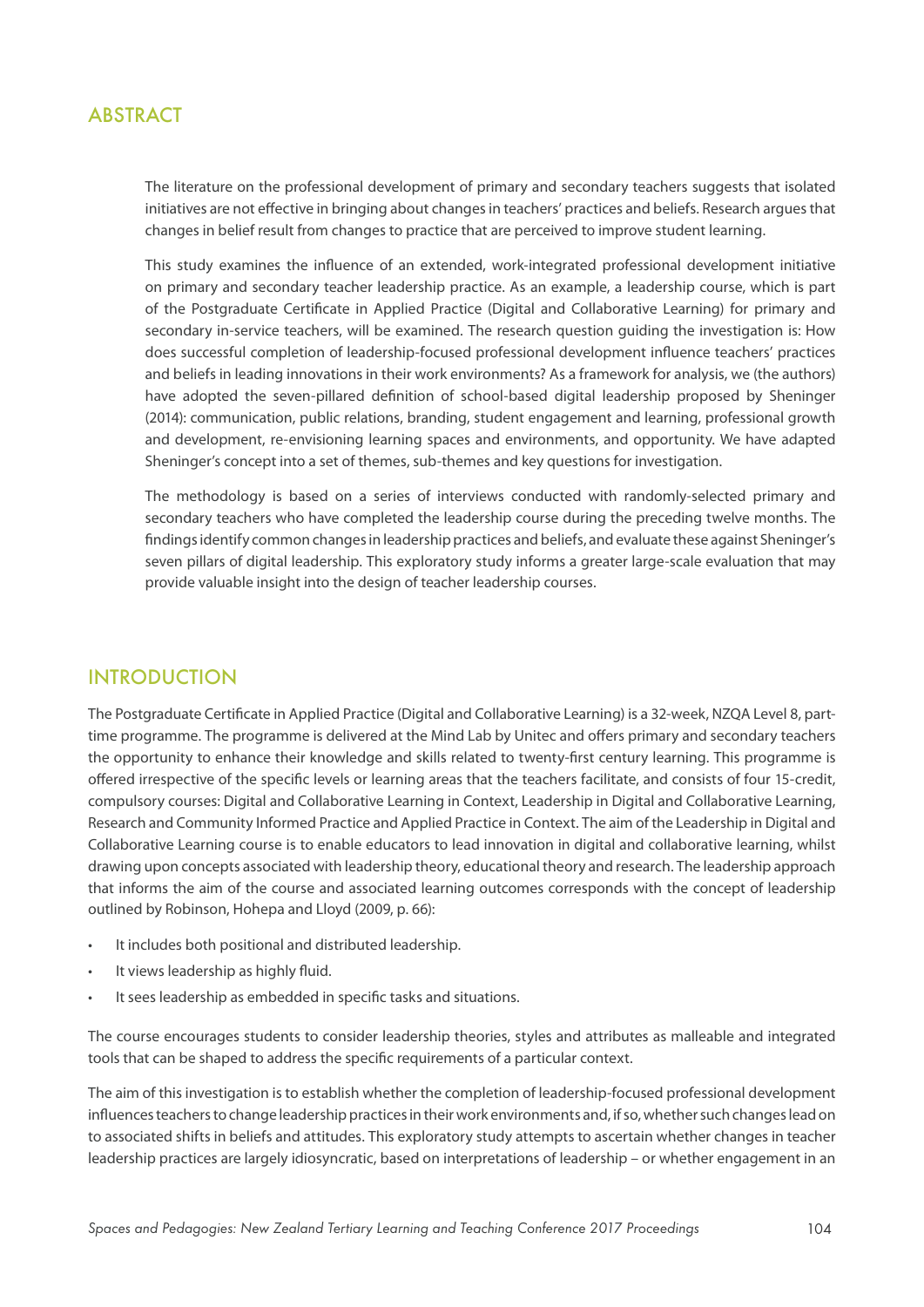extended, work-integrated professional development initiative shapes leadership practices and beliefs. Such changes in practices and beliefs are then evaluated using the seven pillars of digital leadership identified by Sheninger (2014).

The findings of this research may contribute to: a) our understanding of how teachers define leadership in their daily practice, and b) the design of teacher leadership professional development.

## LITERATURE REVIEW

The literature reviewed in this section focuses on three questions related to the key concerns of this paper: Do oneoff professional development initiatives, such as conference attendance or focused workshops, influence teacher practices and beliefs? If professional development, irrespective of design, does influence teacher practices and beliefs, what evidence is there to suggest that such altered practices and beliefs influence student outcomes? Answers to these questions will provide some insight into the effectiveness of professional development for primary and secondary teachers. The third question specifically addresses the role played by teachers in leading technology integration in schools.

## Professional development and practice

The literature on teacher professional development suggests that one-off professional development events, such as a conference or a half-day workshop, are not effective in bringing about changes in teacher practice, beliefs and attitudes (Guskey, 2002; Davis, Preston, & Sahin, 2009). Research has found that changes in beliefs and attitudes take place as a result of changes to practice that are perceived to improve student learning (Guskey, 2002). The leadership course of the Postgraduate Certificate in Applied Practice (Digital and Collaborative Learning) encourages participants to apply what they learn during weekly sessions to their daily practice on an ongoing basis.

The question raised is whether the 'sustained engagement' learning, which takes place during professional development initiatives such as The Postgraduate Diploma in Applied Practice, leads to changes in teacher practices, beliefs and attitudes. Whitworth and Chiu specify such development as changes in teacher beliefs, understandings and/or practices (2015), while Guskey believes professional development programmes are designed to bring about changes in teacher attitudes and beliefs, and changes in student outcomes (2002). Yet Guskey argues that most professional development programmes are ineffective because they ignore two critical issues, namely "what motivates teachers to engage in professional development", and "the process by which change in teachers typically occurs" (2002, p. 381). Rather than professional development leading to changes in teachers' beliefs and attitudes (and thus informing changes in classroom practice), Guskey suggests that shifts in beliefs and attitudes take place after evidence of improved student outcomes becomes available following on from changes in classroom practice (2002, p. 383). From the perspective of educational change, therefore, changes in teacher beliefs and attitudes follow changes in classroom practices and subsequent gains in student outcomes, rather than the other way around. Professional development, viewed as a mechanism for bringing about change to teachers' beliefs, attitudes and practices (and student outcomes), needs to be reconsidered as, according to Guskey, "sustaining change … is one of the most neglected aspects of professional development" (2002, p. 388). Rather than the quality of initial professional development playing a significant part in shaping responses, it is more likely that improved student outcomes, continued support and feedback are likely to lead to longer-term success.

Furthermore, the view of teacher and educational change addressed above does not account for the multitude of situational and contextual influences that shape change initiatives in practice (Guskey, 2002; King, 2014; Fullan & Quinn, 2016). These influences range from the quality of ongoing feedback (Guskey, 2002), to the depth of teacher knowledge and understanding regarding practices (King, 2014), and the extent to which there is shared understanding in an institution about the nature of the work of its teachers (Fullan & Quinn, 2016).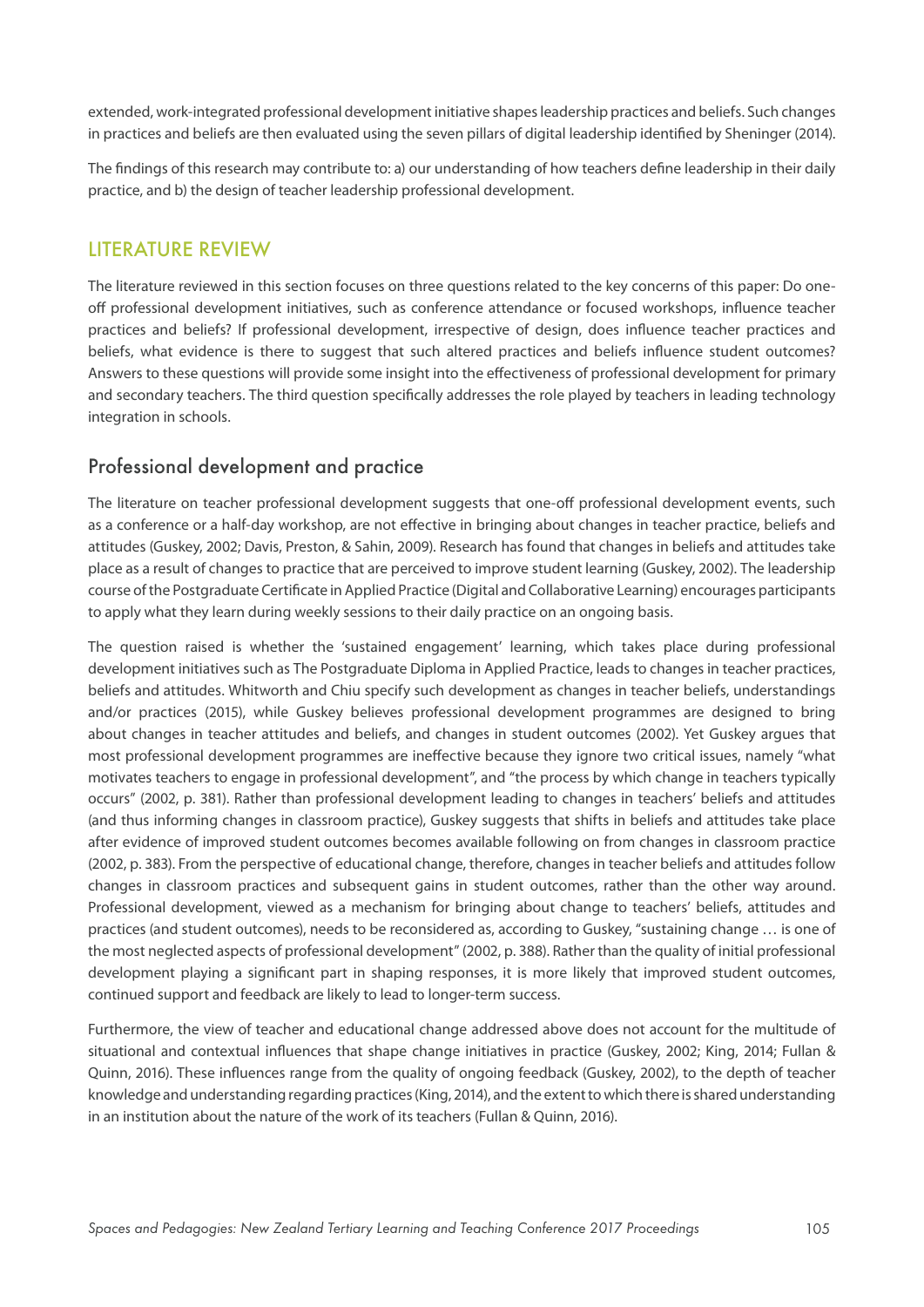# Teacher practice and student outcomes

Whitworth and Chiu argue that establishing the nature of the relationship between professional development and student outcomes is beset by a scarcity of research on the topic (2015, p. 125), although Hattie (2009) suggests otherwise. In a meta-analysis of 800 studies, Hattie defines an effect size as "[Mean end of treatment – Mean beginning of treatment]/ standard deviation" (2009, p. 8). He then argues that an effect size of 0.40 "sets a level where the effects of innovation enhance achievement in such a way that we can notice real-world differences, and this should be a benchmark of such real-world change" (2009, p. 17). Against this background, he finds that the effect size of teacher professional development on student achievement is 0.62 – well above the 0.40 threshold. This finding is also supported by Yoon, Duncan, Lee, Scarloss and Shapley (2007) who found that an average of 49 hours of teacher professional development could boost student achievement by about 21 percentile points. Although further explication of the situations and contexts in which these effect sizes were obtained might be required (but are beyond the scope of this paper), the findings do provide some evidence of the influence of professional development on student achievement. There is, therefore, support in the literature for the efficacy of professional development that is sustained, inseparably integrated into practice and suitably scaffolded by teacher supports in context.

The remaining question is whether sustained, work-integrated professional development of primary and secondary teachers influences their leadership of technology integration in their schools.

# Teacher leadership of technology integration

A number of studies consider the leadership of technology integration in schools from the perspective of the principal as de facto leader of technology integration (Dawson & Rakes, 2003; Flanagan & Jacobsen, 2003; Yuen, Law & Wong, 2003). There are many studies approaching technology integration in schools from the perspective of distributed leadership. In the ensuing discussion, 'technology integration' and 'integration of educational technology' are deemed to be equivalent concepts.

Davies claims that the relationship between the leadership of technology integration and school change is in need of further research, focusing more on descriptive analysis than pure prescription (2010, p. 59). However, some studies shed light on the nature of this relationship. Yuen et al. argue that variations in educational technology practices across different schools are strongly influenced by the leader's vision and understanding of technology integration into the curriculum (2003). In addition, such variations in practice across schools is also influenced by school culture and general vision and mission (Yuen et al., 2003). These findings are also supported by Mingaine (2012) and Chang (2012). In addition to these strategic concerns, Davis, Preston and Sahil emphasise the importance of the school leader's understanding of both the affordances of individual educational technologies, as well as ways in which use of these technologies can be incorporated into teaching and learning at the school (2009). Another aspect of the relationship is the fact that school leaders have, in the past, been viewed as leaders of educational technology integration, purely because they have controlled budgets and influenced school resource allocation (Davies, 2010).

Ultimately, leadership vision and the extent to which resources can be brought to bear upon the integration of technology in the curriculum are not influential enough on their own to bring about meaningful change. Such integration of technology has to be crafted carefully to become part of the school's overall approach to making learning more vigorous and more meaningful.

Fullan and Quinn define 'coherence' as "the shared depth of understanding about the purpose and nature of the work" and do not view technology as a driver for meaningful change in schools (2016, p. 1). Leaders who focus on technology-as-driver risk overwhelming staff as successive technologies are implemented<sup>1</sup> with scant regard for how these technologies meaningfully support and enhance the school's approach to striving for improved student

<sup>1</sup> This is a problem referred to by Fullan & Quinn as 'initiativitis'.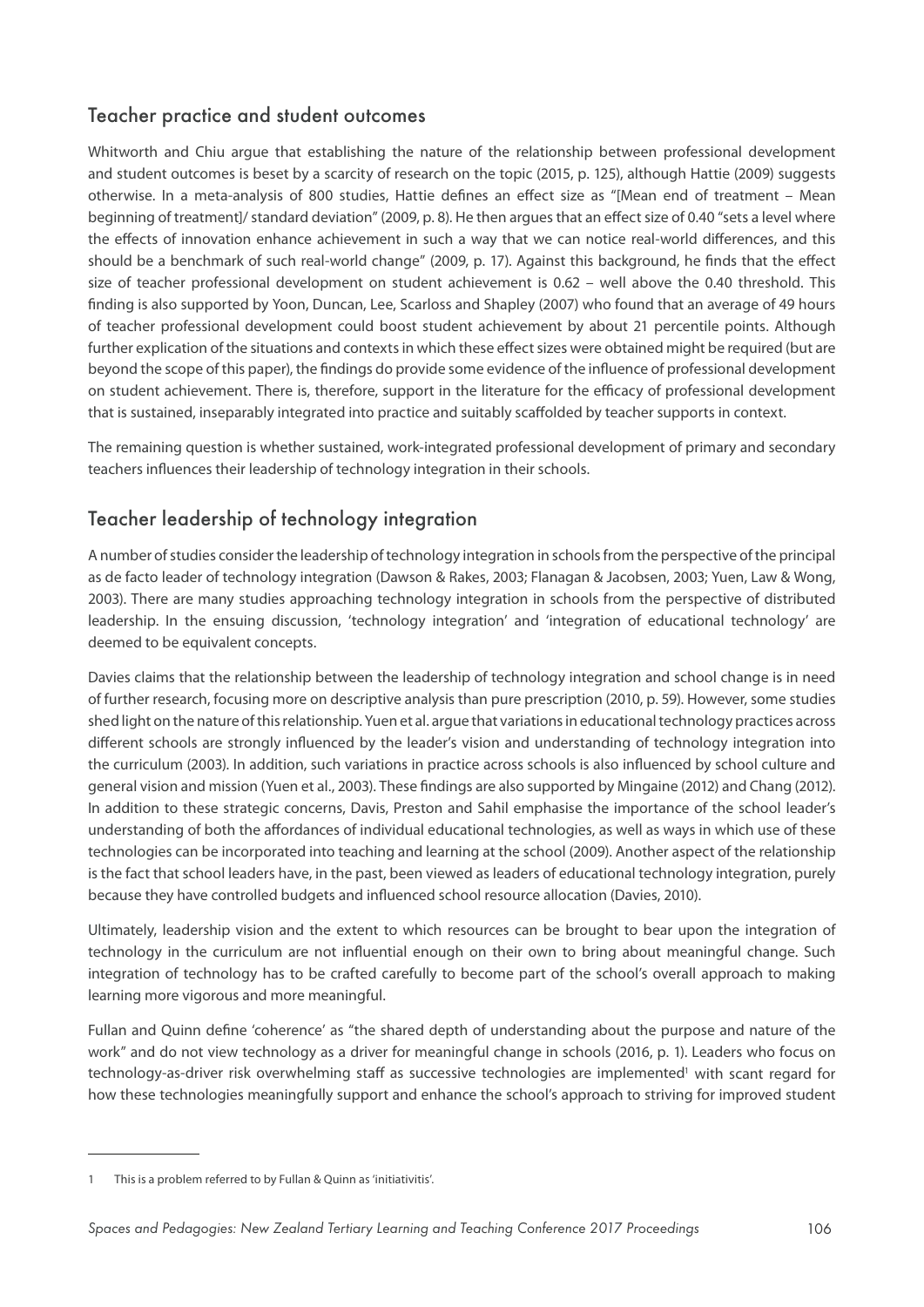learning (2016, p. 5). Instead, leaders should focus on a small number of tested drivers for change by, as Fullan and Quinn put it, "focusing direction; cultivating collaborative cultures; deepening learning; and securing accountability" (2016, p. 14). They also state that "coherence making ... has to be achieved at the receiving end, not the delivery end" (p. 6). Positional leaders may attempt to design leadership practices with coherence in mind, but such practices can only lead to change in environments where staff across the school actively engage in coherence-making. Resultantly, it can be argued that coherence-makers engage in a form of distributed leadership that partly conforms to Fullan's (2005) definition of leaders as systems thinkers in action. The current investigation is motivated to identify leadership practices in technology integration of teachers who are aware of differing approaches to educational leadership.

# METHODOLOGY

# Background

To provide a framework for analysis, we have used Scheninger's (2014) definition which outlines seven pillars of digital leadership; communication, public relations, branding, student engagement and learning, professional growth and development, re-envisioning learning spaces and environments, and opportunity.

These aspects of leadership fall into three areas of concern. Firstly, there are the external links and channels, then the internal practices for students and staff, then the potential structural changes. Depending on the role that an educator may have, digital leadership may focus on one or more of these areas, and in different ways. For example, a classroom teacher manages communication channels between their class and parents, while a principal manages communications at a school-wide level. In order to utilise the concepts of digital leadership as a framework for analysis, we have adapted Scheninger's 'seven pillars' into a set of themes, sub themes and key questions.

## Participants and procedure

This investigation uses a qualitative case-study research design informed by Sheninger's (2014) theory. Semi-structured interviews (please see the appendix) were conducted with four participants from venues across New Zealand where the leadership course was presented from July 2016 to October 2016. Since the cohort consists of equal numbers of primary and secondary teachers, two primary and two secondary teachers were interviewed.

The interview questions were formulated by the research team, to probe the extent to which participants engaged in leadership practices aligned to Sheninger's (2014) pillars of digital leadership. After approval had been obtained from the Unitec Research Ethics Committee and participant consent had been gained, the interview schedule was piloted with four participants, and question four was adapted to include two parts. Originally, question four was designed to elicit both responses on school visions as well as responses related to strategies employed to gain school community buy-in. Pilot interviewees commented on their school visions but did not address strategies employed to gain school community buy-in. In order to elicit this information, it was decided to split the original question four into two separate questions. The interviews were conducted either in person or via electronic means such as Skype or Google Hangout. Interviews, with the approval of the interviewees, were audio-recorded for transcription purposes.

# Data analysis

Following transcription, key themes were identified across the four responses provided to each question, hand-coded separately by two members of the research team and then grouped together. The identification and coding of the key themes was presented to the remainder of the research team for comment and adaptation as required.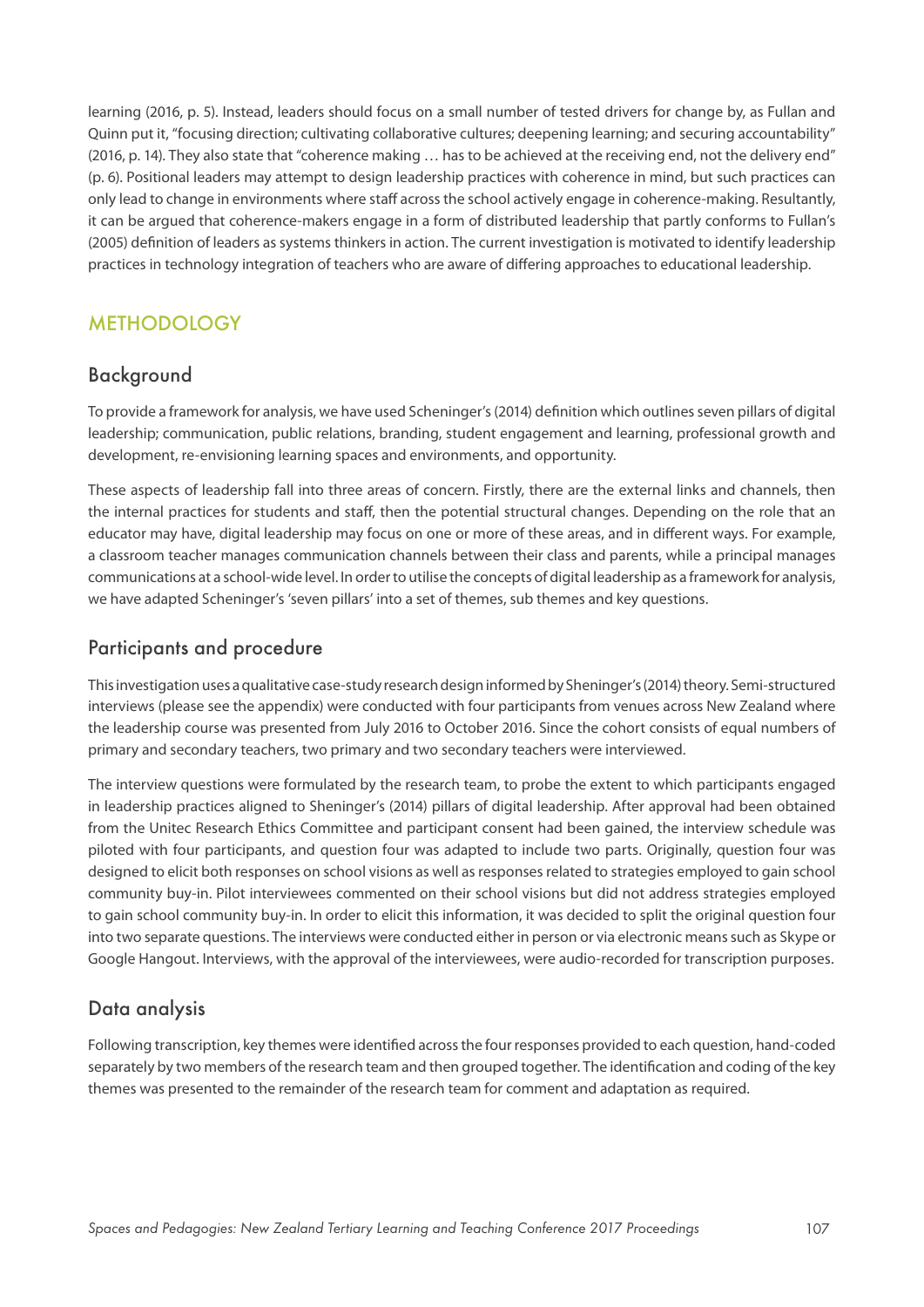# Findings

Findings are presented in the form of a series of short tables. Each table relates to a specific question posed during the interviews and contains key data relating to the agreed-upon codes for the question concerned. Discussion of these findings and relevance for this study are taken up in the next section of the paper.

## **Question 1: What role(s) did you play in the leadership/followership of digital and collaborative learning initiatives in your school/work environment before enrolling in the course?**

| Role                                          | Interviewee 1 | Interviewee 2 | Interviewee 3 | Interviewee 4 |
|-----------------------------------------------|---------------|---------------|---------------|---------------|
| Formal leadership position                    | No            | Yes           | Yes           | No            |
| Leadership of formal, school-endorsed project | Yes           | No            | No            | No            |
| Leadership of digital initiative?             | No            | Yes           | Yes           | No            |
| Leadership of collaborative initiative?       | Yes           | Yes           | No            | No            |

## **Question 2: Having completed the Leadership in Digital and Collaborative Learning Course, how do you now use digital tools as a leader to communicate to stakeholders?**

| Target groups                   | Interviewee 1 | Interviewee 2                | Interviewee 3 | Interviewee 4         |
|---------------------------------|---------------|------------------------------|---------------|-----------------------|
| Communicate with students?      | No            | Yes                          | Yes           | Yes                   |
| Communicate with teachers?      | Yes           | Yes                          | No            | <b>No</b>             |
| Communicate with parents?       | No            | No.                          | No            | Yes                   |
| Communicate with the community? | No            | No.                          | No            | <b>No</b>             |
| Applications or tools used?     | Google Docs   | Google Classroom,<br>Google+ | Yammer        | Electronic newsletter |

## **Question 3: As a leader, how do you use digital tools to take control of public relations to spread positive news?**

| Target and aim                                  | Interviewee 1                                                                       | Interviewee 2                                                                                                               | Interviewee 3                                                                                 | Interviewee 4                                                                                     |
|-------------------------------------------------|-------------------------------------------------------------------------------------|-----------------------------------------------------------------------------------------------------------------------------|-----------------------------------------------------------------------------------------------|---------------------------------------------------------------------------------------------------|
| Target audience, aim and<br>application or tool | Parents/<br>Share student success to<br>encourage dialogue/<br>Seesaw (e-portfolio) | Colleagues and<br>educationalists/<br>Contribute to and learn<br>from professional learning<br>network/<br>Twitter and blog | Parents and school<br>stakeholders/<br>Showcase school<br>successes/<br>Electronic newsletter | Parents and school<br>stakeholders/<br>Showcase school<br>successes/<br>Electronic newsletter     |
| Target audience, aim and<br>application or tool | Parents and community/<br>Profile school and<br>marketing/<br>Facebook              |                                                                                                                             |                                                                                               | Parents/<br>Showcase individual<br>student successes/<br>Videos of student<br>performances - iPad |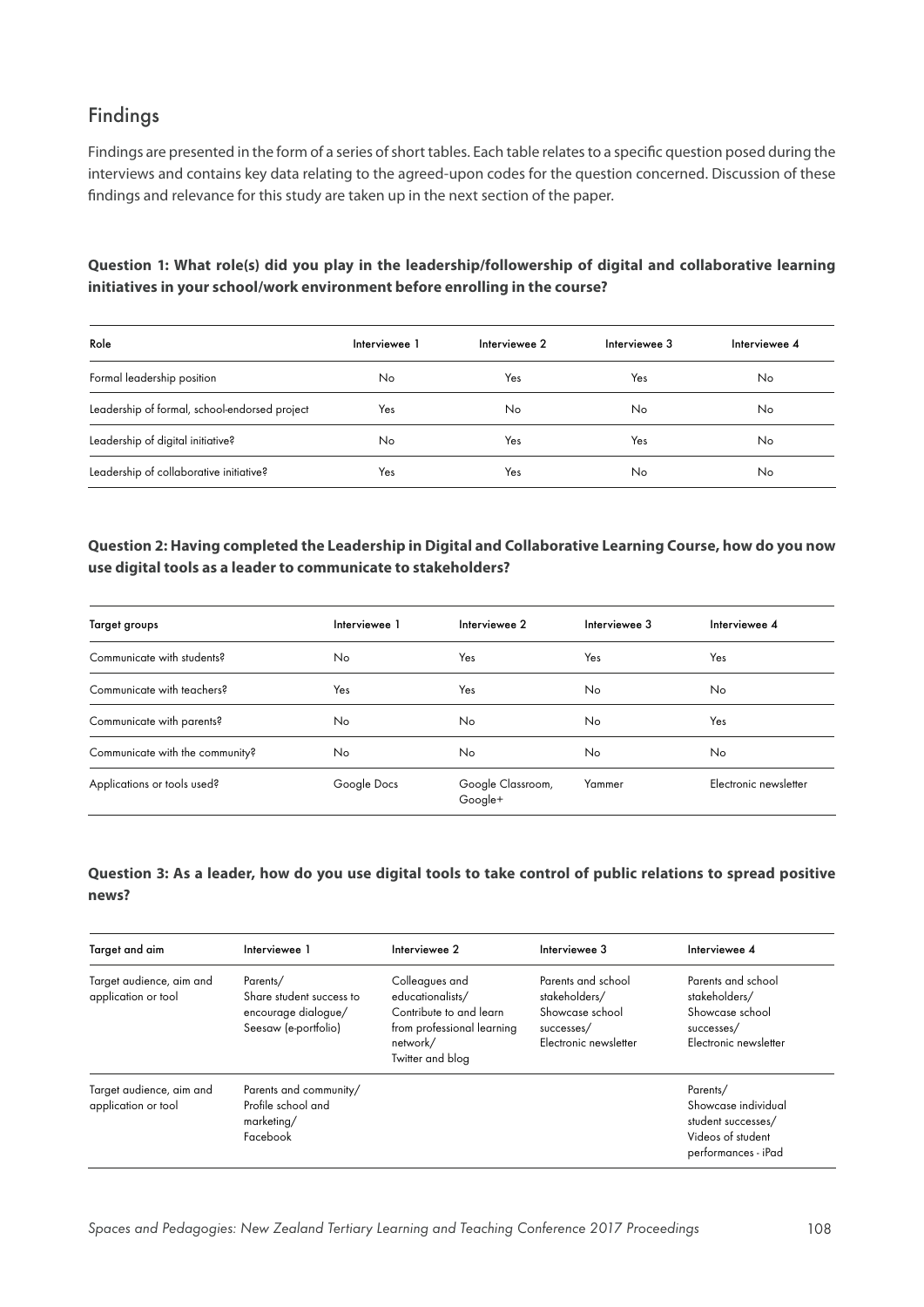## **Question 4: (a) What characterises your and/or your school's vision of digital and collaborative learning, and (b) how do you get your school (or organisational) community to embrace this vision?**

| Vision                                    | Interviewee 1                              | Interviewee 2  | Interviewee 3                                                               | Interviewee 4                                                       |
|-------------------------------------------|--------------------------------------------|----------------|-----------------------------------------------------------------------------|---------------------------------------------------------------------|
| Coherent school vision?                   | Not clear                                  | No             | Yes.                                                                        | No - management-dictated<br>vision; not embraced by all<br>teachers |
| Vision endorsed by<br>interviewee?        | Yes                                        | Not applicable | Yes, but vision needs to<br>emphasise educational<br>affordances of devices | No                                                                  |
| Key characteristic of vision?             | Educationally meaningful<br>use of devices | Not applicable | 'Bring Your Own Device'<br>implemented across the<br>school                 | Teacher-driven learning                                             |
| How is school community<br>buy-in gained? | Not clear                                  | Not applicable | Was gained by project<br>team before the interviewee<br>became involved     | Not sought or gained                                                |

## **Question 5: How do you use both digital and face-to-face learning networks to shape your professional development?**

| <b>Networks</b>                           | Interviewee 1                                                               | Interviewee 2                                                                                     | Interviewee 3                                                                                                          | Interviewee 4 |
|-------------------------------------------|-----------------------------------------------------------------------------|---------------------------------------------------------------------------------------------------|------------------------------------------------------------------------------------------------------------------------|---------------|
| Networks used during<br>course?           | Used Twitter and blog to<br>network with course-based<br>learning community | Used Twitter and Google+<br>to network with course-<br>based learning community                   | Used Twitter and Google+<br>to network with course-<br>based learning community                                        | No            |
| Did use persist after course?             | No.                                                                         | Yes                                                                                               | Yes                                                                                                                    | No            |
| New networks established<br>after course? | No.                                                                         | Use Twitter to contribute to<br>and learn from international<br>educator community of<br>practice | Catholic Schools Digital<br>and Collaborative<br>Community of Learning<br>(online tools and face-to-<br>face meetings) | No            |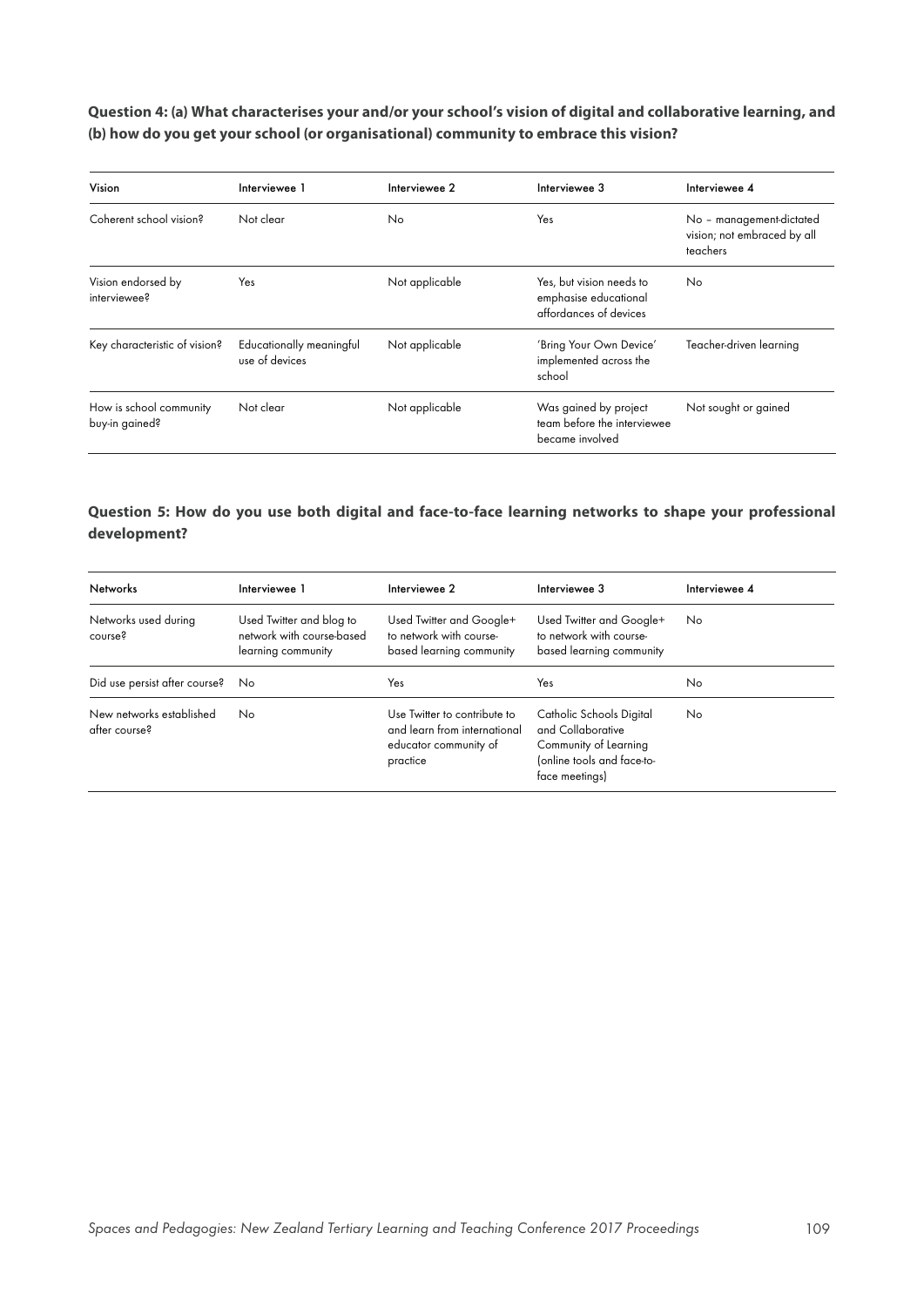**Question 6: How do you ensure that technology supports effective and authentic learning in a particular context?** 

| Technology          | Interviewee 1                                                                | Interviewee 2                                          | Interviewee 3                                                    | Interviewee 4                                                                |
|---------------------|------------------------------------------------------------------------------|--------------------------------------------------------|------------------------------------------------------------------|------------------------------------------------------------------------------|
| Application or tool | iPads and Seesaw                                                             | Google Classroom                                       | Online competitions and<br>virtual reality applications          | iPads                                                                        |
| <b>Effective?</b>   | iPads used mostly for games<br>but Seesaw used to reach<br>learning outcomes | Yes                                                    | Partially effective - did not<br>reach all learning goals        | Not yet. The focus has been<br>on suitable purchasable<br>applications       |
| Authentic?          | Sometimes                                                                    | Yes - students enabled to<br>shape their own curricula | Not really, since resource<br>links were supplied to<br>students | To some extent: teacher<br>and students have sourced<br>information together |
| Context             | <b>Reading and Mathematics</b>                                               | <b>Blended learning across</b><br>learning areas       | Media design                                                     | Reading and writing                                                          |

## **Question 7: What are the most important things you consider in setting up physical environments and technical infrastructure for learning?**

| Considerations | Interviewee 1                                                                           | Interviewee 2                                                                             | Interviewee 3                                                                                       | Interviewee 4                                     |
|----------------|-----------------------------------------------------------------------------------------|-------------------------------------------------------------------------------------------|-----------------------------------------------------------------------------------------------------|---------------------------------------------------|
| Physical       | Open, bright, colourful, age<br>appropriate, close to toilet,<br>place for bags & books | Not mentioned                                                                             | New curtains, window<br>treatments, lighting, colour,<br>blinds, break-out space                    | Spaces where student can<br>learn in small groups |
| Technical      | Not mentioned                                                                           | Top-level computers,<br>projector, mini tripods,<br>film-making equipment,<br>Chromebooks | Computer charging points,<br>equipment installed at<br>appropriate height for<br>student use        | Availability of iPads and<br>desktops             |
| Emotional      | Welcoming and safe                                                                      | Not mentioned                                                                             | Teacher and students are<br>on a learning journey<br>together                                       | Not mentioned                                     |
| Pedagogical    | Meets the needs of learners                                                             | Not mentioned                                                                             | Allow students to explore<br>the space and provide<br>opportunities for variety of<br>learning uses | Spaces for pair learning<br>activities            |

## **Question 8: How do you identify and implement digital and collaborative learning opportunities for working with partners from beyond the school community?**

| Partnerships     | Interviewee 1                                                                                        | Interviewee 2                                        | Interviewee 3                                                                                        | Interviewee 4                                    |
|------------------|------------------------------------------------------------------------------------------------------|------------------------------------------------------|------------------------------------------------------------------------------------------------------|--------------------------------------------------|
| Partners         | Other schools                                                                                        | Local technology company                             | Catholic Schools<br>Community of Learning                                                            | Potentially rural and low-<br>decile schools     |
| How implemented? | Skype sessions allow both<br>teachers and students to<br>conduct learning sessions<br>across schools | Nothing - much discussion<br>but nothing implemented | Collaboration (online and<br>face-to-face) to raise the<br>literacy standard for Year<br>$7-10$ boys | Envisage collaboration on<br>communal challenges |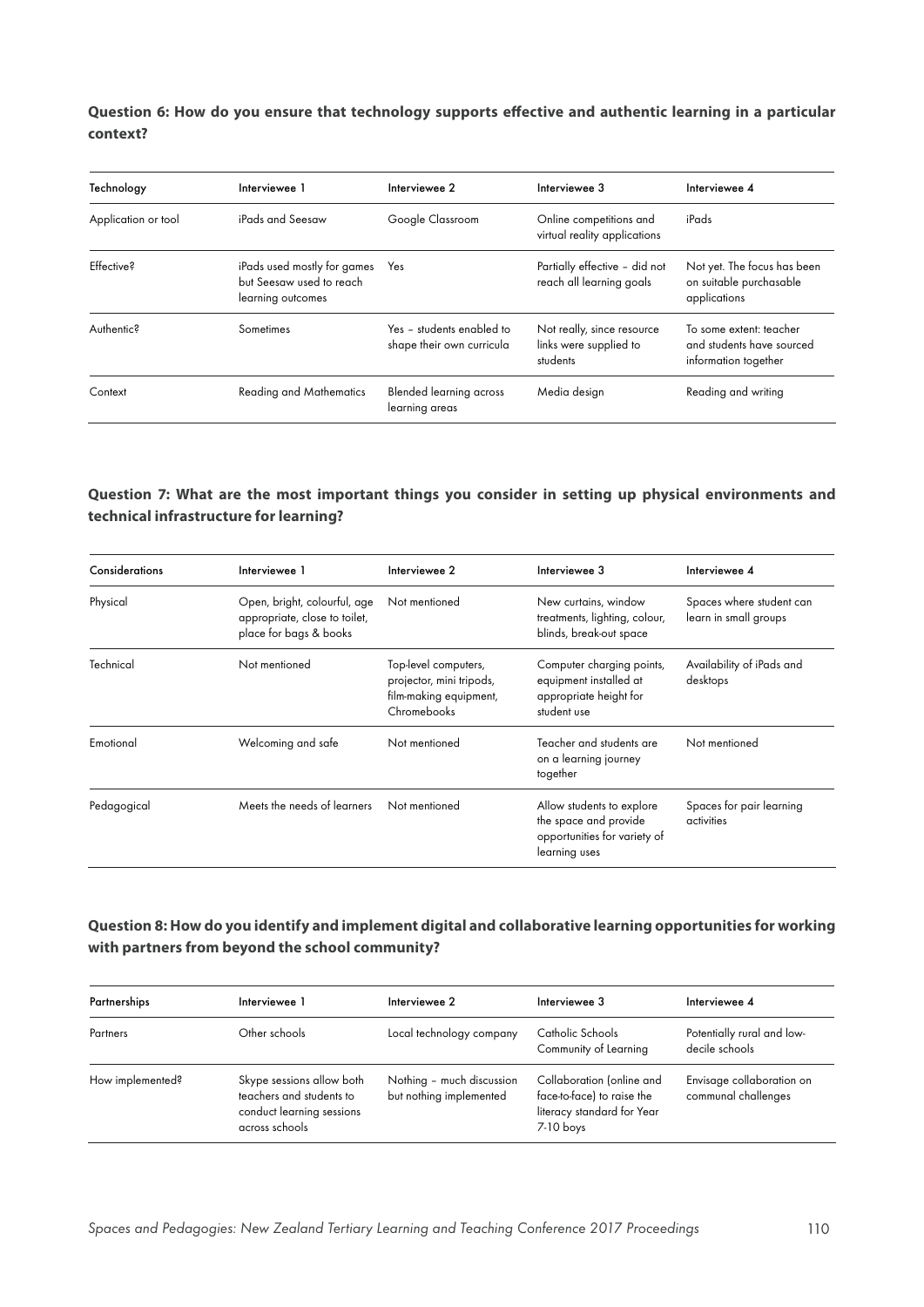## **Question 9: What was the most important thing you learned from the Leadership course?**

| Learnings          | Interviewee 1                                                                                                                                                                                                          | Interviewee 2                                                                                              | Interviewee 3                                                                                                                                                                                                                                   | Interviewee 4                                                                                                                                                                                                            |
|--------------------|------------------------------------------------------------------------------------------------------------------------------------------------------------------------------------------------------------------------|------------------------------------------------------------------------------------------------------------|-------------------------------------------------------------------------------------------------------------------------------------------------------------------------------------------------------------------------------------------------|--------------------------------------------------------------------------------------------------------------------------------------------------------------------------------------------------------------------------|
| About yourself     | Thought that I hadn't really<br>done anything as a leader<br>and then realising actually I<br>have totally done that /<br>this is the kind of leader that<br>I am, and this is the kind of<br>leader that I want to be | Since the course I've made<br>connections with people who<br>are facilitating agile and<br>design thinking | Basically, that I can do it                                                                                                                                                                                                                     | I am a leader and I'm a<br>follower                                                                                                                                                                                      |
| About leadership   | There are different types of<br>leadership                                                                                                                                                                             | The leadership part was<br>fascinating                                                                     | The course helped me to<br>recognise, first of all, my own<br>leadership style and, then,<br>why I might be clashing so<br>much with my syndicate who<br>have very different leadership<br>styles / Develop empathy,<br>respect with colleagues | If you don't agree with<br>somebody's leadership style<br>you should be able to stand<br>up and say, and tell them so.                                                                                                   |
| About your beliefs | Gave me a lot more<br>confidence                                                                                                                                                                                       | I am curious about adult<br>cognitive development and<br>change - I want to know<br>more                   |                                                                                                                                                                                                                                                 | Made me think more about<br>how other people approach<br>things and how I approach<br>things and where we meet /<br>It has given me confidence<br>that I actually know more<br>than I thought I did/<br>I feel empowered |

#### **Question 10: Is there anything that I have missed that you want to add or you think I should know about?**

| Interviewee 1                                                                                                                                    | Interviewee 2 | Interviewee 3                                                                                                   | Interviewee 4                                                                                                              |
|--------------------------------------------------------------------------------------------------------------------------------------------------|---------------|-----------------------------------------------------------------------------------------------------------------|----------------------------------------------------------------------------------------------------------------------------|
| Digital skills are transferrable but when<br>contact time with students in schools is<br>short, digital is difficult                             | No comment    | Even after completing the programme,<br>I still feel I can contact the Mind Lab,<br>so I don't feel cast adrift | The programme needs more<br>differentiation and options                                                                    |
| Older kids do flipped learning<br>Short-term use of digital tools for short-                                                                     |               | There is a slower process of change<br>in my school because not all teachers<br>did the programme               | I want help with IT things such as how<br>to use a data projector / I want to<br>know how to do the physical aspects       |
| length classes                                                                                                                                   |               |                                                                                                                 | The programme has a lot of looking at                                                                                      |
| Not all courses in the programme were<br>relevant                                                                                                |               | We need to account for a community<br>that is not all digitised                                                 | the big picture but not always enough<br>of what teachers really need                                                      |
| Students learn through play so the digital<br>component is tricky                                                                                |               | I have minimised the furniture in my<br>room to make the space more flexible                                    | Others in the cohort were frustrated at<br>our tech ability                                                                |
| I was challenged by the idea that this was<br>not about apps but about transforming<br>teaching                                                  |               |                                                                                                                 | Make the use of a blog compulsory<br>throughout the programme from the<br>beginning - if it is not, people will<br>opt out |
| A lot of time is spent thinking of ways to<br>apply course content in my setting<br>I was stagnant in teaching, now I want to<br>keep up to date |               |                                                                                                                 |                                                                                                                            |
| I have embraced the Idea that teachers<br>are learners too                                                                                       |               |                                                                                                                 |                                                                                                                            |
| Reflective teaching was challenging                                                                                                              |               |                                                                                                                 |                                                                                                                            |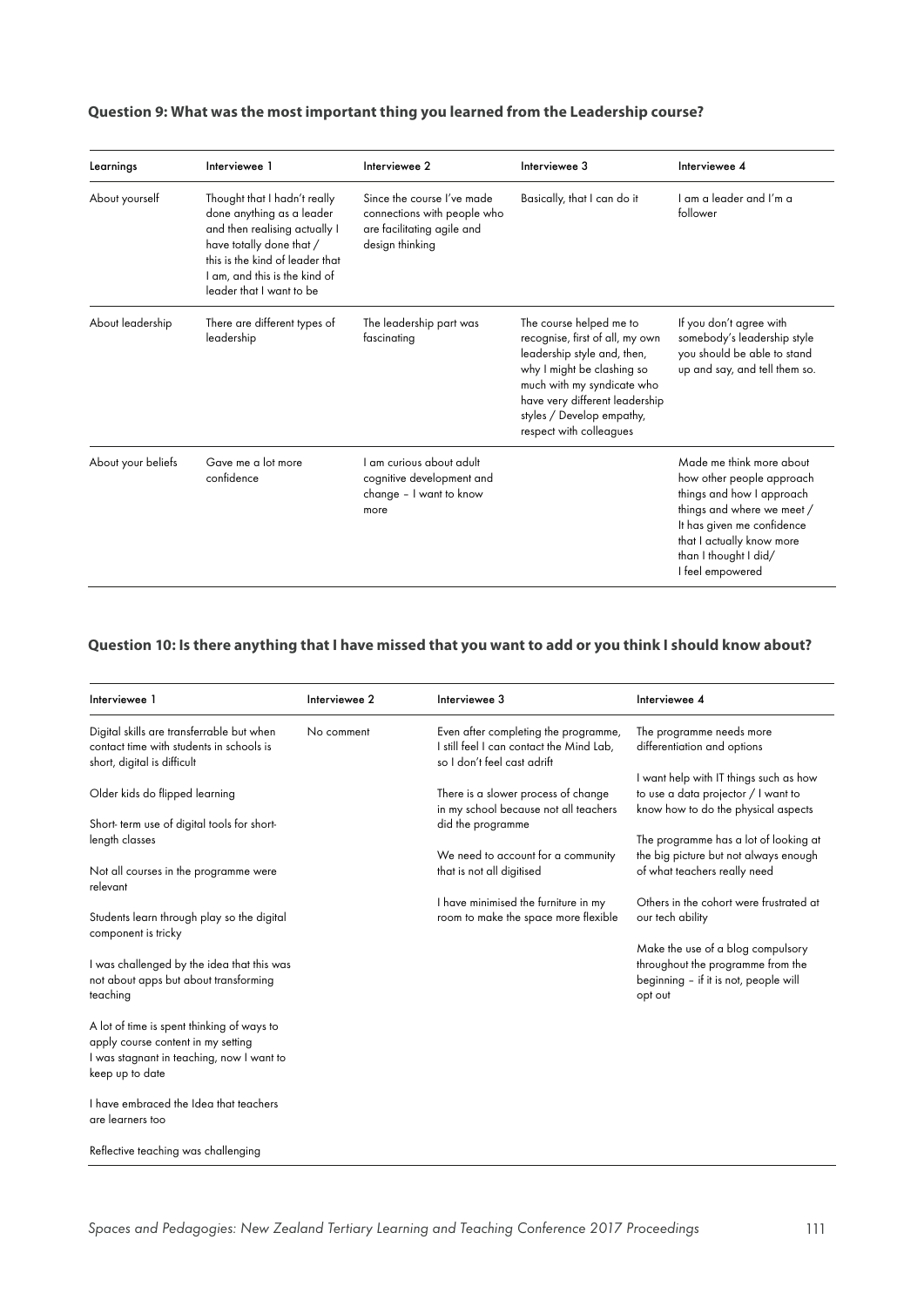# **DISCUSSION**

Findings relating to questions one to nine may be discussed in terms of four broader themes. Firstly, questions one and nine relate broadly to interviewee leadership roles and beliefs. Secondly, questions two and three focus on interviewee use of digital tools as means of communication and public relations. Thirdly, questions four and five elicit responses relating to the immediate and broader professional environment in which teachers work. Finally, questions six, seven and eight focus on aspects of learning with technology. The following discussion considers the findings presented above in terms of these four themes, the data set having been made up of four transcribed interviews with teachers who completed the Leadership course.

# Leadership roles and beliefs

This paper sets out to assess the influence of leadership-focused professional development on teacher practices and beliefs relating to digital and collaborative learning. Question one probes the extent to which such practices might have been shaped by leadership experiences of interviewees prior to engagement with the Leadership course. Two participants indicated that they had occupied official leadership positions before enrolment in the course, while a third had been a member of the leadership team of a formal school project. The fourth participant had not played a formal or informal leadership role in her school prior to enrolment in the course. Two considerations need to be mentioned in this regard. Firstly, the broad definition of leadership adopted in the Leadership course encompasses formal, informal and class-based leadership practice. Participants appear not to have contemplated class-based leadership in their responses to this question. The question might have elicited such responses had the word 'roles' been replaced by the word 'practices'. Secondly, participant leadership roles are not equivalent to participant leadership practices. Roles do, however, indicate specific forms of leadership. As such, this needs to be borne in mind when assessing the influence of professional development on leadership practices.

The influence of engagement in the Leadership course on interviewee beliefs is more pronounced and somewhat clearer. Three participants indicated that the course had made them aware of the fact that they were already leaders, and this had given them greater self-confidence in their own leadership abilities. Two of these participants also indicated that an awareness of their own leadership styles had made them more empathetic towards colleagues who exhibited preferred leadership styles that differed from their own. The fourth participant became fascinated with the relationships between leadership, change and adult cognitive development. This interest springs from her involvement in the school-wide professional development of teachers, focusing on the integration of technology into the curriculum. The literature suggests (Guskey, 2002) that changes to teacher beliefs take place as a result of changes in practice and related improvements in student outcomes. Responses to question nine suggest, on the contrary, that changes to teacher beliefs about their own leadership might well precede changes in leadership practices. Further research is required in this regard.

# Use of digital tools

The second broad theme, addressed by way of question two and question three, relates to the use of digital tools to communicate with stakeholders and positively influence public relations. In response to question two, interviewees interpreted 'stakeholders' as students, teachers and parents. No mention was made of any other stakeholders in the school environment, such as the wider community, a board of governors or the Ministry of Education, for example – even though these stakeholders are considered during the Leadership course. One possible reason for this omission might be the fact that communication with these specific stakeholders might be viewed by teachers as the responsibility of the senior management team. Furthermore, three of the interviewees used digital tools they had become familiar with during the course (Google Docs, Google Classroom and Google+) to communicate with the identified stakeholders. Only one interviewee used a tool (Yammer) that had not been mentioned on the course. Exposure to a wide array of digital tools during the course seems to have encouraged teachers to use these digital tools in their practice, rather than identify additional tools that might have been even better aligned to their specific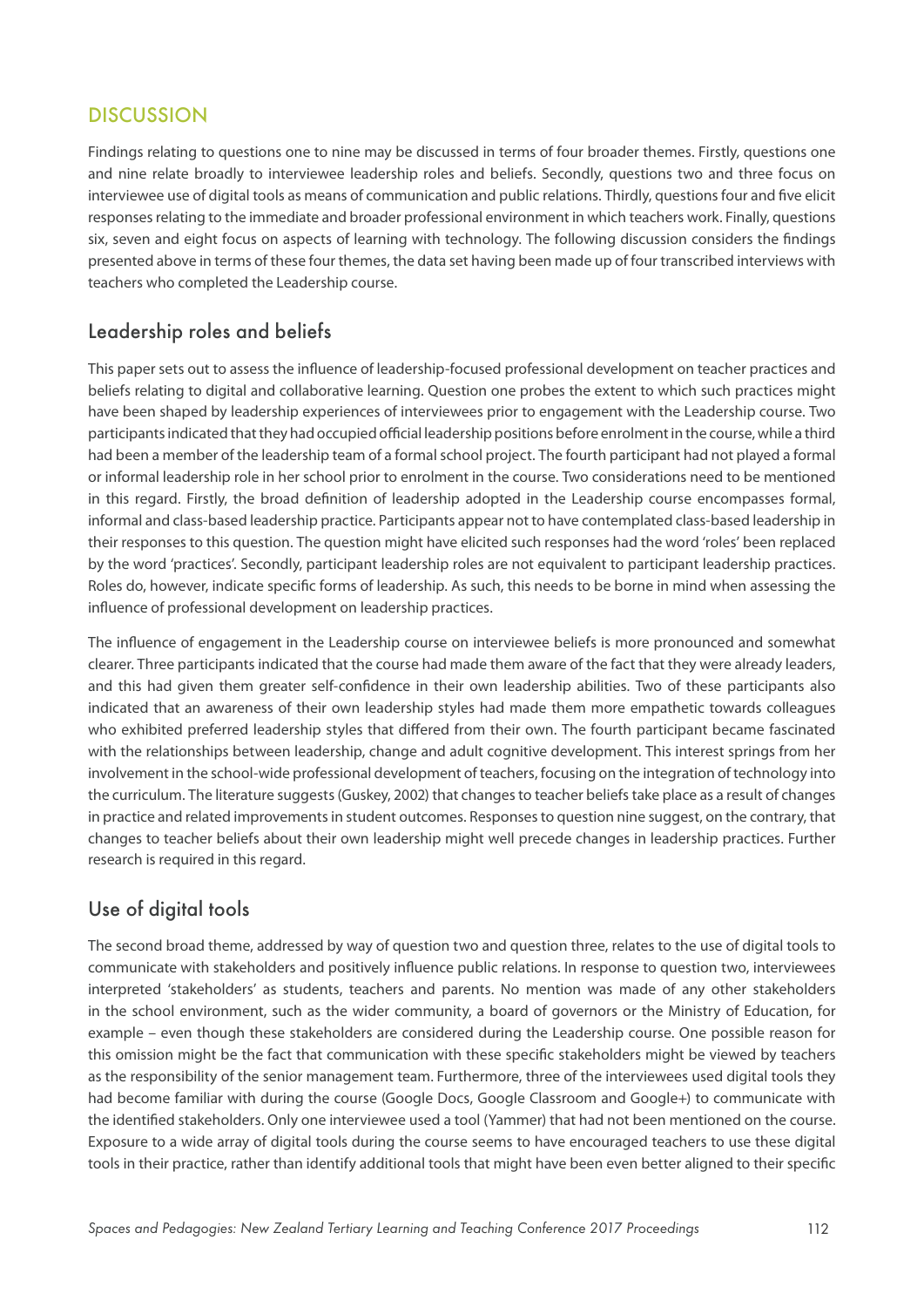#### purposes.

Responses to question three appear to confirm and extend observations made above. Two interviewees indicate that their target audience consists of 'parents and other stakeholders', and that they communicate positive news via contributions to electronic newsletters. Here, two interviewees seem to assume that the responsibility of communicating positive news to broader stakeholder groups is not necessarily theirs. Where interviewees do use digital tools to communicate positive news to parents, this takes place in the context of the teachers' classrooms, rather than the context of the school. Only one interviewee uses a blog and Twitter to communicate with a wider audience of educationalists, but her purpose is professional development rather than communicating positive news – though this might be an unintended consequence.

## The professional environment

The third broad theme addressed via questions four and five examines the extent to which teacher leadership of technology integration takes place in a supportive and professional environment. Question four focuses on the extent to which the teacher's school has a clearly formulated and agreed-upon vision for technology integration. Only one interviewee could clearly formulate a coherent school vision for digital and collaborative learning. This participant personally endorses the vision – with the proviso that the school-wide implementation of Bring Your Own Device (BYOD) is more cognisant of its unique educational affordances, rather than focusing only on the supply of hardware, software and connectivity. She also indicated that the buy-in of the school community had already been achieved by the time she became involved in the initiative. A second participant could not clearly define her school's vision for digital and collaborative learning, but she did personally endorse the school's focus on the educationally meaningful use of digital devices. A third participant indicated that her school's vision for digital and collaborative learning had been defined by senior management, but that this vision was not supported by all teachers in the school and is not endorsed by herself. The fourth participant was adamant that her school did not have any vision for digital and collaborative learning, and said that when she presented such a vision (based on what she had learned on the programme) her proposal had been rejected. Overall, these responses seem to suggest that teachers lead technology integration in schools that do not necessarily provide supportive, coherent visions endorsed by stakeholders across the school community.

Question five focuses on the extent to which teachers garner support for their leadership of technology integration from professional learning networks, either face-to-face or online. During the Leadership course, teachers are strongly encouraged to set up and participate in learning networks, both within and beyond the course. In this regard, three interviewees indicated that they had participated in professional learning networks during the course but only two interviewees had continued participating in these networks after the course had ended. One of these two interviewees indicated that she had expanded her participation in professional learning networks after the course to include an international network of educators.

In summary, interviewee responses suggest that teacher leadership of technology integration does not necessarily take place in schools that provide a supportive, school-wide vision. In addition, responses indicate that participation in wider professional learning networks does not necessarily persist after completion of the course. These observations suggest that teachers lead technology integration in environments that might not necessarily provide them with the professional support that they need.

## Learning with technology

The final broad theme relates to specific aspects of learning with technology. Question six considers the use of technology to support effective and authentic learning in specific contexts. Participants had implemented technology to support learning in reading, writing, mathematics and blended learning across the school. Only one participant claimed, unequivocally, that the implementation (use of Google Classroom) had been effective. A second claimed that the use of Seesaw had aided student learning, but that iPad use had mostly involved playing games rather than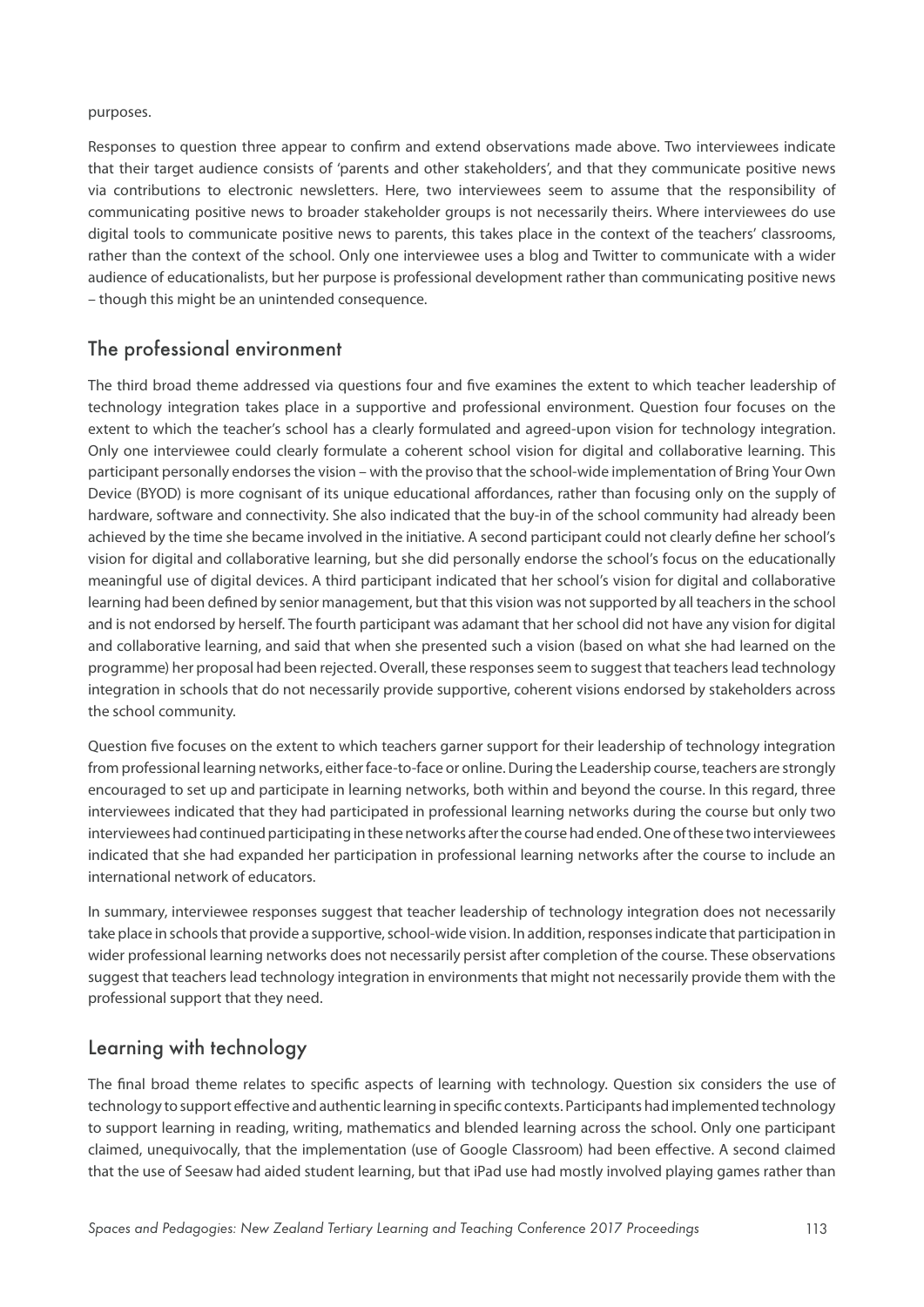on meaningful learning. A third participant claimed that the use of technology had only been partially helpful in supporting student learning, while the fourth indicated that the implementation of technology had not yet been fully effective in advancing student learning.

Overall, only one participant believed that digitally-enhanced learning had been fully authentic, whereas the other three participants believed that authenticity had been only partially achieved.

The second aspect of learning with technology, addressed in question seven, asks interviewees to identify the most important things they would consider in setting up physical learning environments and the associated technical infrastructure. With regards to physical environments, two participants stressed the importance of sufficient light, while another included vibrant colours, and a third mentioned acoustic qualities. One participant (a primary school teacher) also believed that age-appropriateness of learning space design, proximity to toilets and space for school bags are important. From a technical perspective, two participants emphasised the importance of up-to-date desktop computers; one of them referred specifically to the value of iPads for use, while the other favoured Chromebooks, tripods and video-capture hardware. A third participant (recently involved in the refurbishment of learning spaces at her school) argued the importance of having enough power outlets for students to charge devices, and ensuring that smartboards and whiteboards are positioned at the right height for student use. Only two of the four referred to the importance of evoking positive emotional responses from students in learning spaces. One of these participants suggested that learning environments needed to be safe and welcoming, while the second believed the environment should encourage innovative, experimental behaviour and acknowledge failure as part of the learning process. In short, interviewee responses to this question seem to be shaped to a much greater degree by their individual experiences than their responses to any of the other questions.

The third aspect of learning with technology, addressed in question eight, relates to the identification and implementation of partnerships beyond the confines of teachers' schools. Two of the four participants indicated that they do not engage in digital and collaborative learning opportunities beyond their school walls. A third participant indicated that her students engage in educational Skype chats with children from other schools in the region. A fourth participant indicated that she had been instrumental in setting up a Catholic schools' learning network in her region.

Responses to question ten focus largely on design aspects of the programme as a whole and not specifically on the Leadership course. Such responses are not directly relevant to the matters discussed here. There are, however, some responses that emphasise the difficulty of implementing change initiatives in contexts where neither fellow teachers nor community members might share an interviewee's enthusiasm or vision for the use of digital tools in education.

# CONCLUSION AND OPPORTUNITIES FOR FURTHER RESEARCH

In conclusion, two aspects of this study deserve comment, namely, the suitability of Sheninger's (2014) framework for assessing the quality of digital leadership in schools, and the extent to which the findings of this study confirm or diverge from findings in relevant literature.

The first matter to consider is whether Sheninger's definition (both overt and implied) of leadership is comparable to the definition of leadership proposed during the Leadership course. This course proposes that teacher leadership of a class of students is as much a matter of leadership as a principal's leadership of a school. Although Sheninger (2014) suggests that school leadership does not necessarily rest with the principal, his entire argument is specifically crafted from his own point of view as principal of a school. This discrepancy has significant implications for the measures adopted in assessing digital leadership. The question is really whether the specific measures adopted by Sheninger are necessary and sufficient measures of digital leadership. For example, does digital leadership necessarily include the use of digital tools to communicate with stakeholders and to spread positive news – or does digital leadership necessarily include the establishments of partnerships beyond the confines of the school community? Conversely, Sheninger's framework does not include a range of skill-sets that might directly influence the success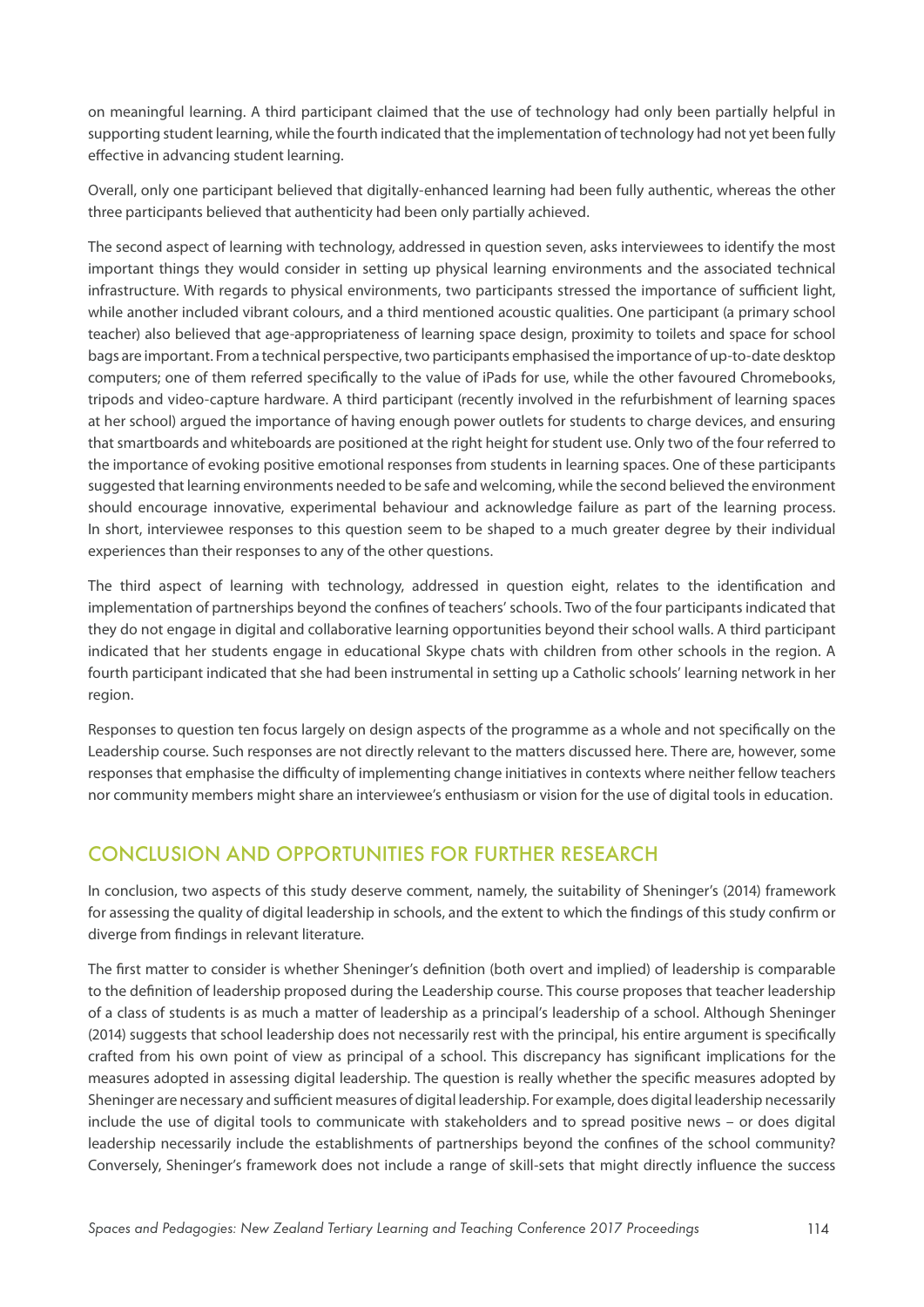of digital leadership, for example: project management skills; a rudimentary understanding of ways in which the establishment of school technology infrastructure impacts resources, budgeting cycles and strategic planning; and an understanding of regional, national and international support structures and resources – not simply digital tools. In summary, further research is required to identify a theoretical framework that better suits teacher leadership of technology integration in schools.

The second aspect of this study that demands further research is the relationship between the findings of the investigation and relevant literature presented above. One of the insights presented in Guskey's (2002) research is that teacher beliefs and attitudes are not changed as a direct result of professional development initiatives. Rather, professional development encourages teachers to change their practices. Teacher beliefs only alter if changes in practice lead to improvements in student outcomes. The findings of this study suggest that this might not necessarily be the case in leadership-focused professional development. In this study, the most pronounced response to any question was that the professional development undergone by teachers had made them aware of the fact they were leaders, and that this awareness had given them a good deal of confidence in their own ability to engage in leadership practices. In this instance, changes in belief preceded conscious changes in practice. Given the exploratory nature of this study, more research is required to ascertain whether these findings do indeed suggest a divergence from the insights suggested by Guskey (2002) or whether the findings of this research are idiosyncratic. If further research does confirm the findings of this study, then leadership-focused professional development might well differ from other forms of professional development – and changes in belief might well have to precede changes in practice.

## REFERENCES

- Chang, I-H. (2012). The effect of principals' technological leadership on teachers' technological literacy and teaching effectiveness in Taiwanese elementary schools. *Educational Technology & Society*, *15*(2), 328- 340.
- Davies, P. (2010). On school educational technology leadership. *Management in Education*, *24*(2), 55-61. doi: 10.1177/0892020610363089
- Davis, N., Preston, C., & Sahin, I. (2009). ICT teacher training: Evidence for multilevel evaluation from a national initiative. *British Journal of Educational Technology*, *40*(1), 135-148. doi: 10.1111/j.1467-8535.2007.00808.x
- Dawson, C., & Rakes, G. (2003). The influence of principals' technology training on the integration of technology into schools. *Journal of Research on Technology in Education*, *36*(1), 29-49.
- Flanagan, L., & Jacobsen, M. (2003). Technology leadership for the twenty-first century principal. *Journal of Educational Administration*, *41*(2): 124-142. doi: 10.1108/0957823020464648
- Fullan, M. (2005). Leadership and sustainability: Systems thinkers in action. Thousand Oaks, CA: Corwin Press.
- Fullan, M., & Quinn, J. (2016). *Coherence: The right drivers in action for schools, districts, and systems*. Thousand Oaks, CA: Corwin Press.
- Guskey, T. (2002). Professional development and teacher change. *Teachers and Teaching: Theory and Practice*, *3*(4), 381-391. doi: 10.1080/135406002100000512
- Hattie, J. (2009). *Visible learning: A synthesis of over 800 meta-analyses relating to achievement.* London: Routledge.
- King, F. (2014). Evaluating the impact of teacher professional development: An evidence-based framework. *Professional Development in Education*, *40*(1), 89-111. doi: 10.1080/19415257.2013.823099
- Kotter, J. (1996). *Leading change*. Cambridge, MA: Harvard Business Press.
- Mingaine, L. (2012). Leadership challenges in the implementation of ICT in public secondary schools, Kenya. *Journal of Education and Learning*, *2*(1), 32-43. doi: 10.5539/jel.v2n1p32.
- Robinson, V., Hohepa, M., & Lloyd, C. (2009). *School leadership and student outcomes: Identifying what works and why, best evidence synthesis iteration*. Wellington, New Zealand: Ministry of Education. Retrieved from http://www.educationcounts.govt.nz/\_\_data/assets/pdf\_file/0015/60180/BES-Leadership-Webupdated-foreword-2015.pdf
- Sheninger, E. (2014). *Digital leadership: Changing paradigms for changing times*. Thousand Oaks, CA: Corwin Press.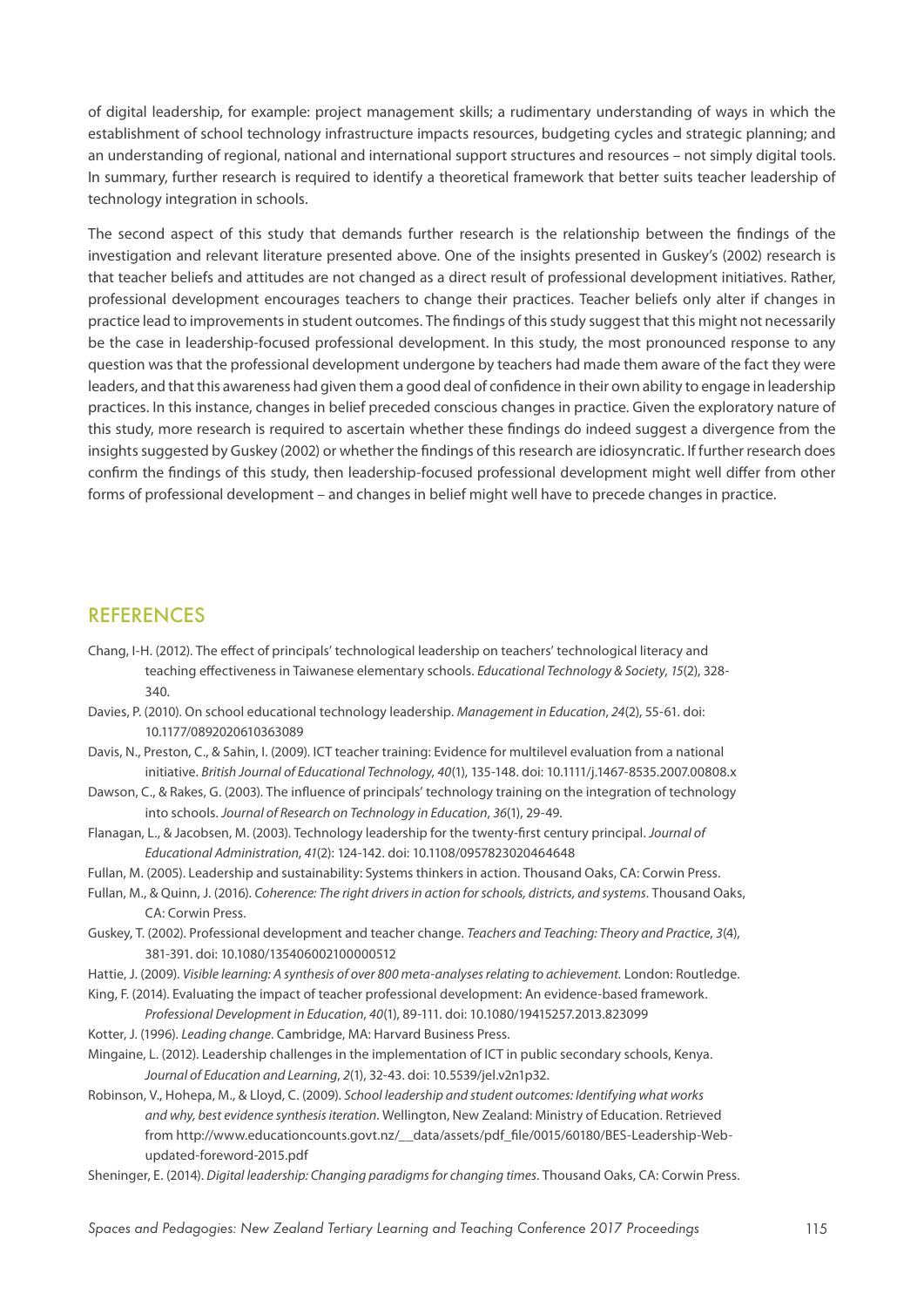- Whitworth, B., & Chiu, J. (2015). Professional development and teacher change: The missing leadership link. *Journal of Science Teacher Education*, 26, 121-137. doi: 10.1007/s10972-014-9411-2
- Yoon, K. S., Duncan, T., Lee, S. W-Y., Scarloss, B., & Shapley, K. (2007). *Reviewing the evidence on how teacher professional development affects student achievement (Issues & Answers Report, REL 2007–No. 033)*. Washington, DC: US Department of Education, Institute of Education Sciences, National Center for Education Evaluation and Regional Assistance, Regional Educational Laboratory Southwest. Retrieved from http://ies.ed.gov/ncee/edlabs
- Yuen, A., Law, N., & Wong, K. (2003). ICT implementation and school leadership. *Journal of Educational Administration*, *41*(2), 158-170. doi: 10.1108/09578230310464666

# APPENDIX

## Interview schedule

Opening

## **A. (Who I am)**

Hi, I'm (insert name). Thank you for agreeing to meet with me. Just to confirm my background – I currently work for The Mind Lab by Unitec as a postgraduate facilitator.

## **B. (Purpose)**

The Mind Lab by Unitec would like to collect data from students who have completed the course on Leadership in Digital and Collaborative Learning and this is why we have asked you for an interview.

The research question guiding the investigation is: How does successful completion of a Leadership in Digital and Collaborative Learning (Leadership) course influence teacher practice in leading digital and collaborative innovations in their work environments? And how do such changes influence teacher beliefs and attitudes towards leadership of digital and collaborative learning?

We are interested in learning about whether completing the Leadership in Digital and Collaborative Learning course has had any influence on your leadership practice. We would like to know about the changes in your practices, beliefs and attitudes towards leadership.

## **C. (Motivation)**

We hope to be able to use the findings of this research to contribute, firstly, to our understanding of the ways in which teachers define leadership in their daily practice and, secondly, to the design of teacher leadership professional development in so far as it is able to influence both teacher practices and teacher beliefs and attitudes. We are able to provide a copy of this research to you upon completion and hope that this will be of use to you.

## **D. (Timeline)**

The interview should take about half an hour.

## **E. (Information for interviewee)**

Neither yourself, nor your organisation, will be identified in this research. This interview will be recorded digitally and you may find my eyes looking occasionally at the recording device to check it is working. I will be writing notes throughout the interview as well. I will provide a transcript (or summary of findings if appropriate) for you to check before data analysis is undertaken.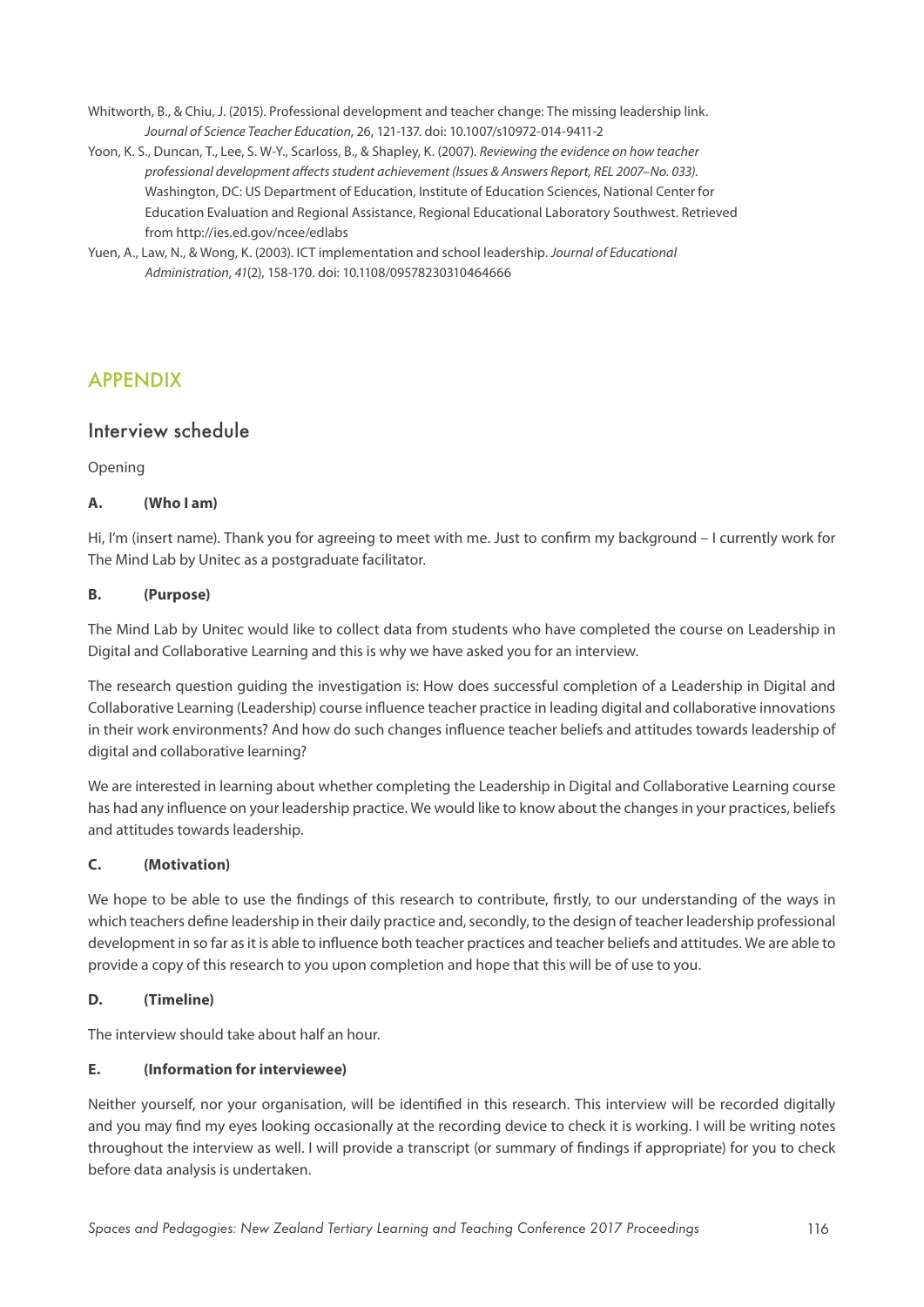If you agree to participate, you will be asked to sign a consent form. This does not stop you from changing your mind if you wish to withdraw from the project. However, because of our schedule, any withdrawals must be done within two weeks after we have interviewed you.

Do you have any questions for me at this point?

If you have any queries about the project, you may contact our National Postgraduate Director Dr David Parsons. He may be contacted by email or phone. Phone: 0800 Mind Lab (6463522) or (09) 964 4444. Email: david@themindlab. com

#### **F. (Consent form)**

If you agree to continue with this interview, could you please sign this consent form stating that you have understood my explanation of the research and you give your permission to be interviewed and recorded.

## **G. (Transition)**

Let me begin by asking you the following question:

1. What role(s) did you play in the leadership/followership of digital and collaborative learning initiatives in your school/work environment before enrolling in the course?

## **Body (interview questions)**

We'd like to understand how coursework has been applied to your learning and what positive things have happened because of this. In order to do this, we have selected seven lenses (adapted from Sheninger, 2014) through which we might view your own digital leadership. So, to begin …

#### **Communication**

2. Having completed the Leadership in Digital and Collaborative Learning course, how do you now use digital tools as a leader to communicate to stakeholders?

## **Public Relations**

3. As a leader, how do you use digital tools to take control of public relations to spread positive news?

#### **Branding**

4. a) What characterises your and/or your school's vision of digital and collaborative learning and,

b) how do you get your school's (or organisational) community to embrace this vision?

#### **Professional growth and development**

5. How do you use both digital and face-to-face learning networks to shape your own professional development?

#### **Increasing engagement and enhancing learning**

6. How do you ensure that technology supports effective and authentic learning in a particular context?

#### **Re-envisioning learning spaces and environments**

7. What are the most important things you consider in setting up physical environments and technical infrastructure for learning?

#### **Opportunity**

8. How do you identify and implement digital and collaborative learning opportunities for working with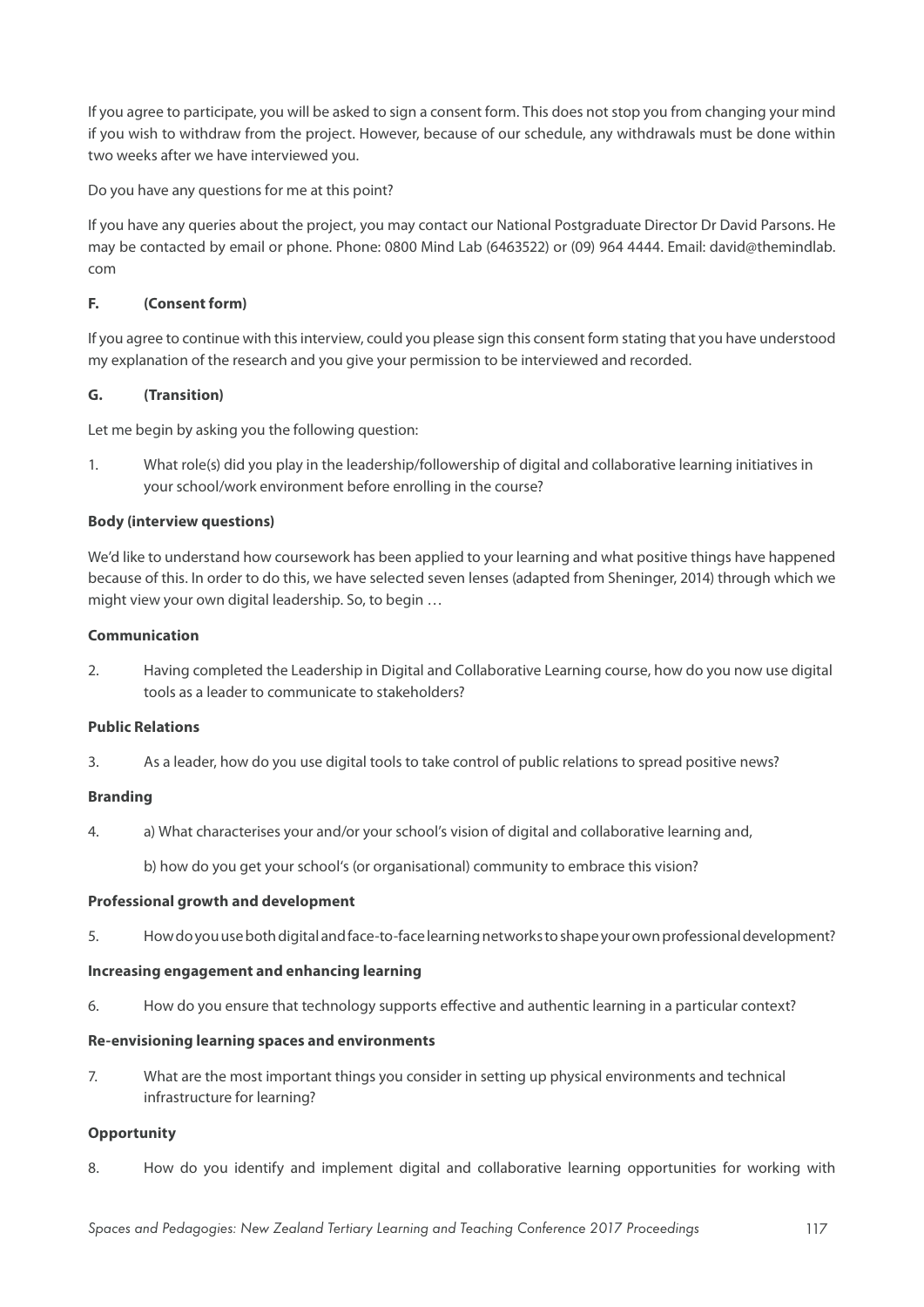partners from beyond the school community?

#### **Closing**

9. What was the most important thing you learned from the leadership course?

## **Notes**

The seven pillars of digital leadership proposed by Sheninger (2014) have been associated with particular themes, sub-themes and key questions, as indicated in the table below. After careful consideration of the contents of the table, the questions posed during the body of the interview were formulated to elicit responses regarding each of the seven pillars of digital leadership. Where further probing is required in order to elicit more specific information on any one of the seven pillars, researchers are encouraged to use one or more of the questions posed in the 'key questions' column.

Table key: DCL = digital and collaborative learning

| <b>7 Pillars</b> | <b>Themes</b>                                                                                                       | Sub-themes                                                                                                                                                                                                                                                                                 | Key questions                                                                                                                                                                                                                                                                                                                                                                                                                                      |
|------------------|---------------------------------------------------------------------------------------------------------------------|--------------------------------------------------------------------------------------------------------------------------------------------------------------------------------------------------------------------------------------------------------------------------------------------|----------------------------------------------------------------------------------------------------------------------------------------------------------------------------------------------------------------------------------------------------------------------------------------------------------------------------------------------------------------------------------------------------------------------------------------------------|
| Communication    | Communicating progress, setbacks<br>and successes in DCL transparently,<br>honestly, accessibly and flexibly.       | Communicating a DCL vision and<br>strategy to stakeholders.<br>Communicating progress, setbacks and<br>successes honestly.<br>Differentiated communication for<br>different stakeholder groups and<br>different accessibility characteristics.                                             | How do you communicate the vision<br>and plan for your DCL innovation to all<br>stakeholders?<br>How do you ensure that stakeholders<br>are provided with honest, up-to-date<br>information regarding progress,<br>setbacks and successes relating to your<br>DCL innovation?<br>How do you design your<br>communication to accommodate<br>different stakeholder groups and access<br>to different channels of communication?                      |
| Public relations | Using social media, as a complement<br>to marketing communication, in order to<br>tell your own positive DCL story. | To stakeholders<br>To the wider school community<br>Nationally<br>Internationally<br>To people outside of education e.g.<br>political and business leaders                                                                                                                                 | How do you use digital tools to<br>communicate with stakeholders and the<br>wider school community regarding your<br>DCL innovation?<br>How do you use digital tools to<br>communicate with national and<br>international audiences regarding your<br>DCL innovation?<br>How do you use digital tools to<br>communicate with audiences in other<br>industries (for example, politicians and<br>business people), regarding your DCL<br>innovation? |
| Branding         | Community 'embracement' of<br>BrandYOU and BrandINSTITUTION in<br>DCL terms.                                        | Definition of BrandYOU in DCL terms:<br>Your own unique selling point in terms<br>of DCL.<br>Definition of BrandINSTITUTION in<br>DCL terms: Your institution's unique<br>selling point in terms of DCL<br>Community 'embracement' of<br>BrandYOU and BrandINSTITUTION in<br>terms of DCL. | What special quality makes your own<br>approach to your DCL innovation<br>unique?<br>What special quality makes your<br>institution's approach to DCL unique?<br>What do you do to ensure that the<br>school community embraces your vision<br>for your DCL innovation?<br>What does your institution do to ensure<br>that the school community embraces its<br>vision for DCL?                                                                    |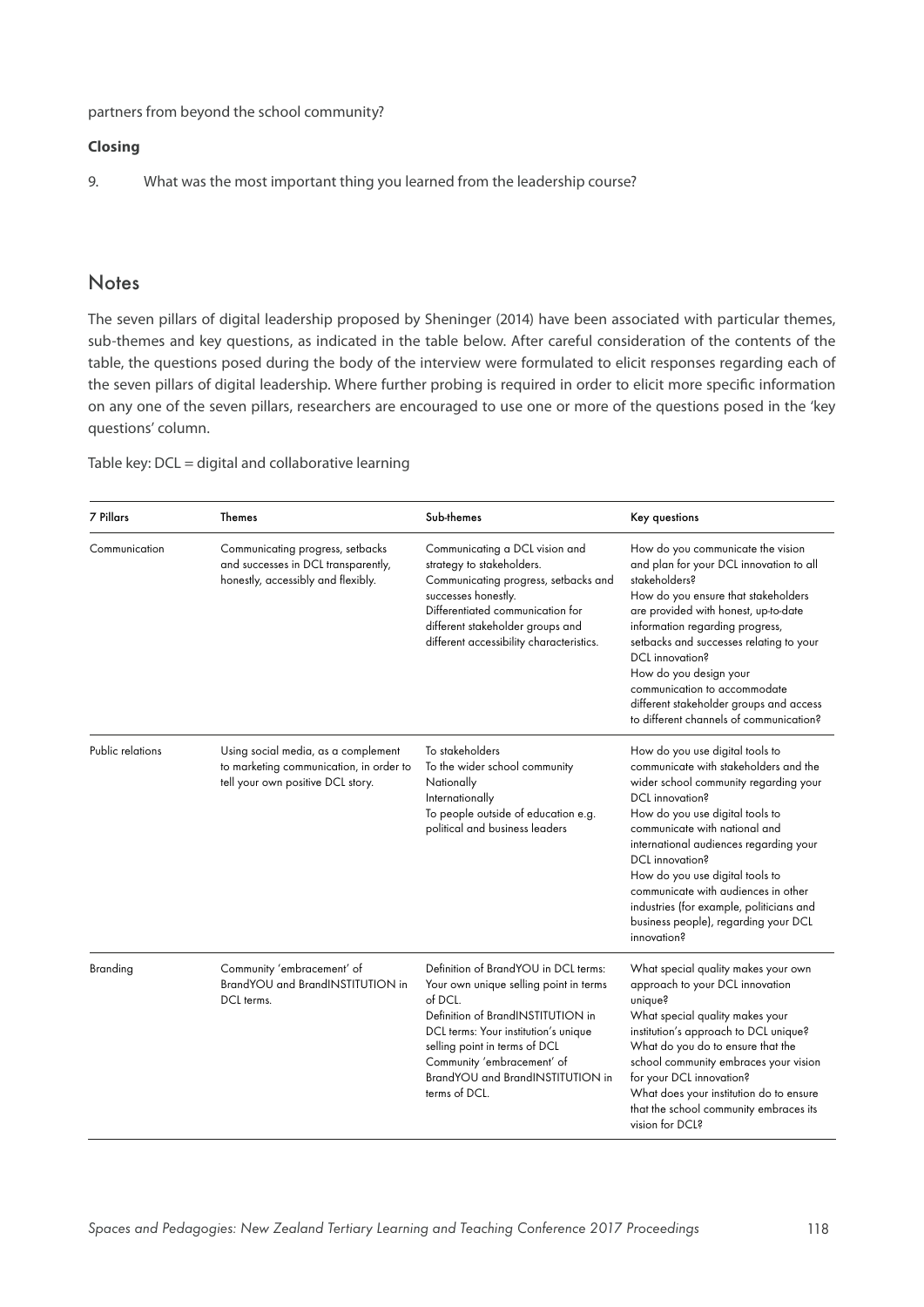| Professional growth and<br>development                | Using personal learning networks<br>and planned professional growth<br>opportunities (both online and<br>face-to-face) for DCL professional<br>development.<br>(Definition: A personal learning<br>network is a group of people with<br>whom you communicate regularly,<br>either online or face-to-face, in order to<br>gain knowledge, advice, etc. regarding<br>DCL). | Using personal learning networks for<br>professional development relating to<br>DCL.<br>Using regular, scheduled professional<br>growth periods for professional<br>development related to DCL.                                   | What role do personal learning<br>networks play in your professional<br>development regarding DCL?<br>Are you able to schedule regular<br>periods of time for personal<br>professional growth and, if so, how do<br>you use this time?                                                                                                                                                                                                                                                                                                                                                                                           |
|-------------------------------------------------------|--------------------------------------------------------------------------------------------------------------------------------------------------------------------------------------------------------------------------------------------------------------------------------------------------------------------------------------------------------------------------|-----------------------------------------------------------------------------------------------------------------------------------------------------------------------------------------------------------------------------------|----------------------------------------------------------------------------------------------------------------------------------------------------------------------------------------------------------------------------------------------------------------------------------------------------------------------------------------------------------------------------------------------------------------------------------------------------------------------------------------------------------------------------------------------------------------------------------------------------------------------------------|
| Increasing engagement<br>and enhancing learning       | Increasing engagement and enhancing<br>learning through DCL.                                                                                                                                                                                                                                                                                                             | Authentic learning experiences.<br>Technology that engages learners at<br>all levels.<br>Finding the most effective technology<br>for a specific teaching technique.                                                              | How do you ensure that your DCL<br>innovation incorporates authentic<br>learning experiences?<br>How do you ensure that the technology<br>you use to support a specific teaching<br>technique is both engaging and<br>effective?<br>How do you ensure that every student<br>has access to digital devices that<br>enable personalised, prolonged use?                                                                                                                                                                                                                                                                            |
| Re-envisioning<br>learning spaces and<br>environments | Re-envisioning learning spaces and<br>environments that support authentic<br>digital and collaborative learning.                                                                                                                                                                                                                                                         | Establishing a better vision.<br>Strengthening and opening up the<br>wireless network.<br>A choice to teach and learn a different<br>way.<br>A new building construct.<br>Creating a real-world space.<br>Strategic partnerships. | How does your vision for learning,<br>drive the design of DCL spaces and<br>environments in which you work?<br>How do you ensure that the quality<br>of wireless connectivity supports<br>specific learning activities you envision<br>taking place in these spaces and<br>environments?<br>How closely do these learning spaces<br>and environments resemble the spaces<br>that students are likely to encounter<br>after they leave school?<br>How do you go about involving<br>partners (both from inside the school<br>and beyond the school walls) in the<br>learning that takes place in these<br>spaces and environments? |
| Opportunity                                           | Forming DCL partnership networks<br>beyond the school community                                                                                                                                                                                                                                                                                                          | Community partners energised by the<br>mission.                                                                                                                                                                                   | How do you identify and implement<br>DCL opportunities for working with<br>partners from beyond the school<br>community?                                                                                                                                                                                                                                                                                                                                                                                                                                                                                                         |

Table 1: Deriving interview questions from Scheninger's 'Seven Pillars of Digital Leadership'.